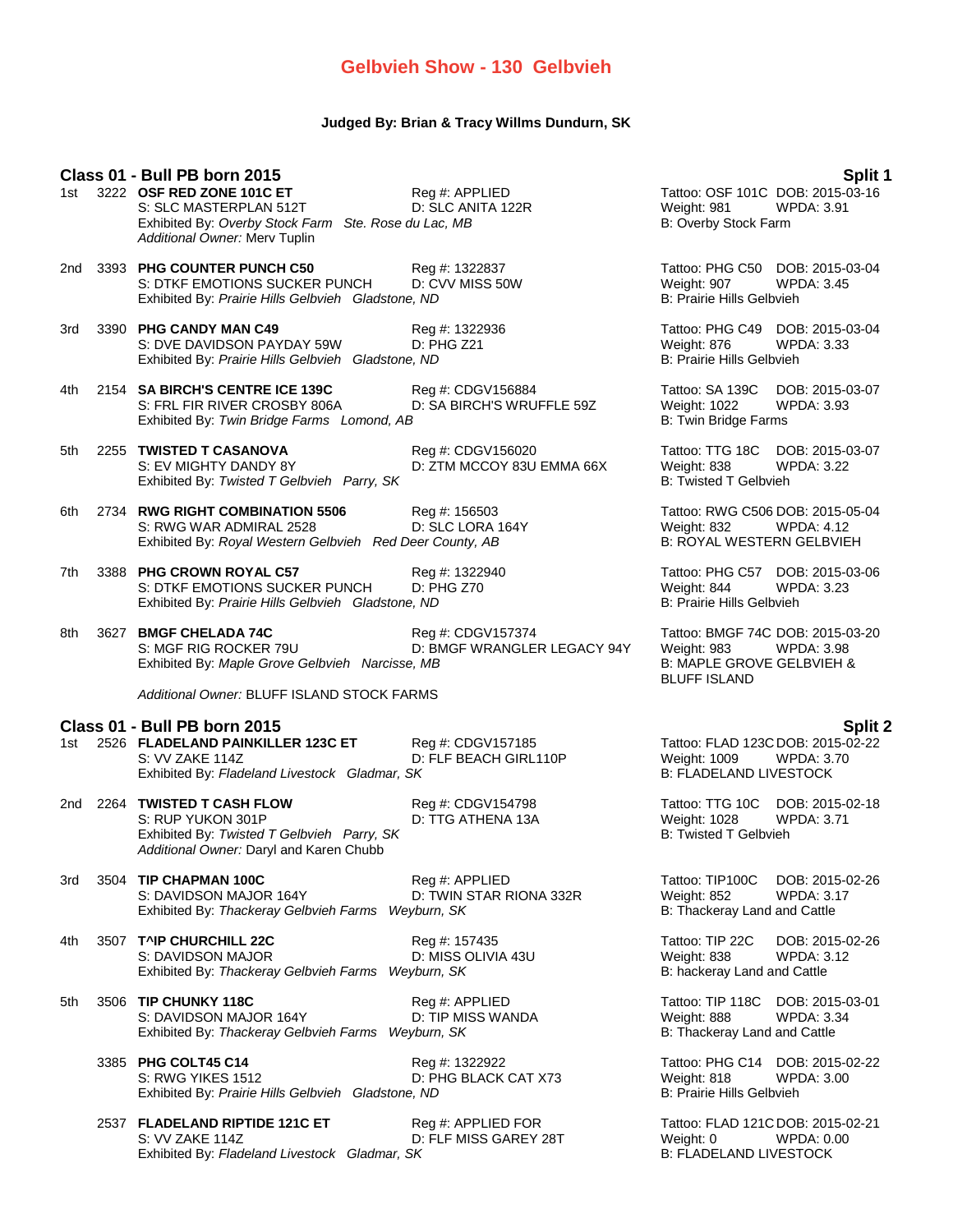|     | Class 01 - Bull PB born 2015<br>2354 DVE DAVIDSON GEORGE 90C<br>S: DVE DAVIDSON BAMFORD 36A<br>Exhibited By: Davidson Gelbvieh Ponteix, SK                                                    | Reg #: CDGV 154758<br>D: DVE DAVISON MS MAMBO 32Y     | Tattoo: DVE 90C<br>Weight: 1105<br>B: Davidson Gelbvieh                           | Split 3<br>DOB: 2015-02-13<br><b>WPDA: 3.92</b>                           |
|-----|-----------------------------------------------------------------------------------------------------------------------------------------------------------------------------------------------|-------------------------------------------------------|-----------------------------------------------------------------------------------|---------------------------------------------------------------------------|
|     | 2nd 2254 TWISTED T CHIEF<br>S: EV MIGHTY DANDY 8Y<br>Exhibited By: Twisted T Gelbvieh Parry, SK                                                                                               | Reg #: CDGV154789<br>D: FRL TILEY 434Y                | Tattoo: TTG 6C<br><b>Weight: 1109</b><br><b>B: Twisted T Gelbvieh</b>             | DOB: 2015-02-13<br>WPDA: 3.93                                             |
| 3rd | 2358 DVE DAVIDSON DUNNIT 25C<br>S: DVE DAVIDSON U-BETCHA 174A<br>Exhibited By: Davidson Gelbvieh Ponteix, SK                                                                                  | Reg #: CDGV 154582<br>D: DVE DAVIDSON MS SECRET 78U   | Tattoo: DVE 25C<br>Weight: 1165<br>B: Davidson Gelbvieh                           | DOB: 2015-02-01<br>WPDA: 3.96                                             |
| 4th | 2533 FLADELAND GRINGO 64C<br>S: SLC REBEL 225Z<br>Exhibited By: Fladeland Livestock Gladmar, SK                                                                                               | Reg #: CDGV157183<br>D: FLAD BLACK TIGRESS 57T        | Tattoo: FLAD 64C DOB: 2015-01-31<br>Weight: 1010<br><b>B: FLADELAND LIVESTOCK</b> | <b>WPDA: 3.42</b>                                                         |
| 5th | 2350 DVE DAVIDSON DIXON 35C<br>S: DDGR NAVAHO 188X<br>Exhibited By: Davidson Gelbvieh Ponteix, SK                                                                                             | Reg #: CDGV 154592<br>D: DVE DAVIDSON MS CADILLAC 29Y | Tattoo: DVE 35C<br>Weight: 1047<br>B: Davidson Gelbvieh                           | DOB: 2015-02-03<br>WPDA: 3.59                                             |
| 6th | 3664 JSJ CRUSH 8C<br>S: FRSQ FOURSQUARE ASSASSIN 49A<br>Exhibited By: JSJ Livestock Hartney, MB                                                                                               | Reg #: CDGV157385<br>D: DSL DEEP SANDS ZAP 15Z        | Tattoo: JSJ 8C<br>Weight: 1012<br><b>B: JSJ Gelbvieh</b>                          | DOB: 2015-02-02<br>WPDA: 3.45                                             |
| 7th | 3663 JSJ CASH 14C<br>S: WGG JUST GET-N-GO 90J<br>Exhibited By: JSJ Livestock Hartney, MB                                                                                                      | Reg #: CDGV157389<br>D: JSJ ALVIRA                    | Tattoo: JSJ 14C<br>Weight: 914<br><b>B: JSJ Gelbvieh</b>                          | DOB: 2015-02-07<br><b>WPDA: 3.17</b>                                      |
|     | Class 01 - Bull PB born 2015                                                                                                                                                                  |                                                       |                                                                                   | <b>Split 4</b>                                                            |
| 1st | 2161 AWB BIRCH'S AEROSMITH 35C<br>S: PHG ROCKIN THE BAKKEN Z17<br>Exhibited By: Twin Bridge Farms Lomond, AB                                                                                  | Reg #: CDGV156139<br>D: DF SISTER 5S ET               | Tattoo: SA 35C<br>Weight: 1120<br><b>B: Twin Bridge Farms</b>                     | DOB: 2015-01-29<br>WPDA: 3.77                                             |
| 2nd | 2158 AWB BIRCH'S BOJANGLES 24C<br>S: SLC TOUCHDOWN 166W<br>Exhibited By: Twin Bridge Farms Lomond, AB                                                                                         | Reg #: CDGV156775<br>D: AWB BIRCH'S BOE 189A          | Tattoo: AWB 24C<br>Weight: 1037<br><b>B: Twin Bridge Farms</b>                    | DOB: 2015-01-27<br>WPDA: 3.47                                             |
| 3rd | 3407 CHAMP<br>S: RPS 96Z<br>Exhibited By: RPS Gelbvieh Medstead, SK<br>Additional Owner: Ryan and Michelle Sommerfeld                                                                         | Reg #: APPLIED<br>D: RPS 49A                          | Tattoo: RPS 11C<br>Weight: 929                                                    | DOB: 2015-01-24<br>WPDA: 3.08<br>B: Raymond and Pauline Sommerfeld        |
| 4th | 2259 TWISTED T CHA CHING<br>S: EV MIGHTY DANDY 8Y<br>Exhibited By: Twisted T Gelbvieh Parry, SK                                                                                               | Reg #: CDGV154781<br>D: EV KARI X 9Z                  | Tattoo: TTG 3C<br>Weight: 1005<br><b>B: Twisted T Gelbvieh</b>                    | DOB: 2015-01-27<br><b>WPDA: 3.36</b>                                      |
| 5th | 3509 TIP CHARLEY 4C<br>S: MCCOY 226X VOLTAGE 85Z<br>Exhibited By: Thackeray Gelbvieh Farms Weyburn, SK                                                                                        | Reg #: APPLIED<br>D: TIP 39U                          | Tattoo: TIP 4C<br>Weight: 892<br>B: Thackeray Land and Cattle                     | DOB: 2015-01-28<br><b>WPDA: 2.99</b>                                      |
| 6th | 3408 CHAIN REACTION<br>S: BLB AXIAL 6A<br>Exhibited By: RPS Gelbvieh Medstead, SK<br>Additional Owner: Ryan and Michelle Sommerfeld                                                           | Reg #: APPLIED<br>D: RPS 4A                           | Tattoo: RPS 1C<br>Weight: 918                                                     | DOB: 2015-01-14<br><b>WPDA: 2.94</b><br>B: Raymond and Pauline Sommerfeld |
|     | 2531 FLADELAND VIPER 18C<br>S: FLADELAND BOOTLEGGER 21A<br>Exhibited By: Fladeland Livestock Gladmar, SK                                                                                      | Reg #: CDGV157182<br>D: FLADELAND AGENDA 13A          | Weight: 0<br><b>B: FLADELAND LIVESTOCK</b>                                        | Tattoo: FLAD18C DOB: 2015-01-17<br>WPDA: 0.00                             |
|     |                                                                                                                                                                                               |                                                       |                                                                                   |                                                                           |
|     | <b>Class 02a - Junior Division Calf Champion and Reserve Calf Champion Bull</b><br>3390 PHG CANDY MAN C49<br>S: DVE DAVIDSON PAYDAY 59W<br>Exhibited By: Prairie Hills Gelbvieh Gladstone, ND | Reg #: 1322936<br>D: PHG Z21                          | Tattoo: PHG C49<br>Weight: 876<br>B: Prairie Hills Gelbvieh                       | Split 0<br>DOB: 2015-03-04<br><b>WPDA: 3.33</b>                           |
| 1st | 3222 OSF RED ZONE 101C ET<br>S: SLC MASTERPLAN 512T<br>Exhibited By: Overby Stock Farm Ste. Rose du Lac, MB<br>Additional Owner: Merv Tuplin                                                  | Reg #: APPLIED<br>D: SLC ANITA 122R                   | Weight: 981<br>B: Overby Stock Farm                                               | Tattoo: OSF 101C DOB: 2015-03-16<br><b>WPDA: 3.91</b>                     |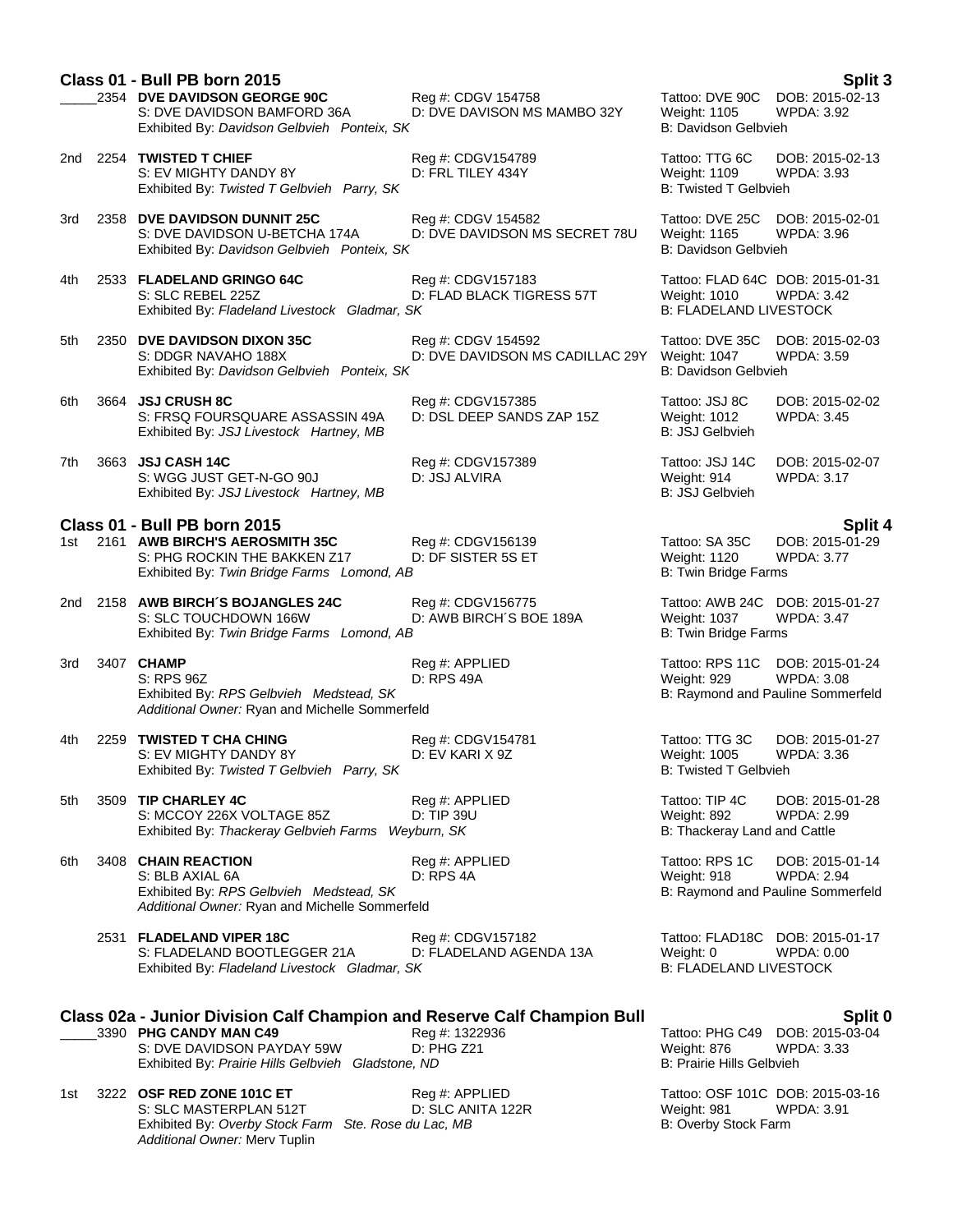|      | <b>Class 02b - Senior Division Calf Champion and Reserve Calf Champion Bull</b>                                                                                                          |                                                                 |                                                                                      | Split 0                                                          |
|------|------------------------------------------------------------------------------------------------------------------------------------------------------------------------------------------|-----------------------------------------------------------------|--------------------------------------------------------------------------------------|------------------------------------------------------------------|
|      | 1st 2354 DVE DAVIDSON GEORGE 90C<br>S: DVE DAVIDSON BAMFORD 36A<br>Exhibited By: Davidson Gelbvieh Ponteix, SK                                                                           | Reg #: CDGV 154758<br>D: DVE DAVISON MS MAMBO 32Y               | Tattoo: DVE 90C<br><b>Weight: 1105</b><br><b>B: Davidson Gelbvieh</b>                | DOB: 2015-02-13<br>WPDA: 3.92                                    |
|      | 2nd 2254 TWISTED T CHIEF<br>S: EV MIGHTY DANDY 8Y<br>Exhibited By: Twisted T Gelbvieh Parry, SK                                                                                          | Reg #: CDGV154789<br>D: FRL TILEY 434Y                          | Tattoo: TTG 6C<br><b>Weight: 1109</b><br><b>B: Twisted T Gelbvieh</b>                | DOB: 2015-02-13<br><b>WPDA: 3.93</b>                             |
|      | Class 03 - Bull PB born 2014 Apr 1- Dec 31<br>1st 2739 RWG BLINK 4508<br>S: COLB XAVIER X812<br>Exhibited By: Royal Western Gelbvieh Red Deer County, AB                                 | Reg #: 153297<br>D: RWG YOUR GOODNIGHT 1539                     | Weight: 1694<br><b>B: ROYAL WESTERN GELBVIEH</b>                                     | Split 1<br>Tattoo: RWG B508 DOB: 2014-05-04<br>WPDA: 2.99        |
|      | Class 04 - Bull PB born 2014 Jan 1- Mar 31<br>1st 2349 DVE DAVIDSON LONGHAUL 77B<br>S: DVE DAVIDSON JUMPSTART 44X<br>Exhibited By: Davidson Gelbvieh Ponteix, SK                         | Reg #: CDGV 151413<br>D: DVE DAVIDON MS PLD BLK 105K            | Tattoo: DVE 77B<br><b>Weight: 1884</b><br>B: Davidson Gelbvieh                       | Split 1<br>DOB: 2014-02-16<br>WPDA: 2.93                         |
|      | 2nd 2263 TWISTED T BUBBA<br>S: EV MIGHTY DANDY<br>Exhibited By: Twisted T Gelbvieh Parry, SK<br>Additional Owner: Jen-Ty Gelbvieh                                                        | Reg #: CDGV152729<br>D: SLC REBA 112Y                           | Tattoo: TTG 5B<br>Weight: 1859<br><b>B: Twisted T Gelbvieh</b>                       | DOB: 2014-02-25<br><b>WPDA: 2.93</b>                             |
|      | 3rd 2346 DVE DAVIDSON WORLEY 76B<br>S: DVE DAVIDSON JUMPSTART 44X<br>Exhibited By: Lonesome Dove Ranch Ponteix, SK                                                                       | Reg #: CDGV 151412<br>D: DVE DAVIDSON MS TEQUILA 94S            | Tattoo: DVE 76B<br><b>Weight: 1842</b><br>B: Davidson Gelbvieh                       | DOB: 2014-02-16<br>WPDA: 2.86                                    |
|      |                                                                                                                                                                                          |                                                                 |                                                                                      |                                                                  |
|      | <b>Class 05 - Junior Champion and Reserve Junior Champion Bull</b><br>1st 2349 DVE DAVIDSON LONGHAUL 77B<br>S: DVE DAVIDSON JUMPSTART 44X<br>Exhibited By: Davidson Gelbvieh Ponteix, SK | Reg #: CDGV 151413<br>D: DVE DAVIDON MS PLD BLK 105K            | <b>Weight: 1884</b><br>B: Davidson Gelbvieh                                          | Split 0<br>Tattoo: DVE 77B DOB: 2014-02-16<br><b>WPDA: 2.93</b>  |
|      | 2nd 2739 RWG BLINK 4508<br>S: COLB XAVIER X812<br>Exhibited By: Royal Western Gelbvieh Red Deer County, AB                                                                               | Reg #: 153297<br>D: RWG YOUR GOODNIGHT 1539                     | Tattoo: RWG B508 DOB: 2014-05-04<br>Weight: 1694<br><b>B: ROYAL WESTERN GELBVIEH</b> | WPDA: 2.99                                                       |
|      |                                                                                                                                                                                          |                                                                 |                                                                                      |                                                                  |
|      | Class 06 - Bull PB born 2013<br>1st 2524 FLAD FLADELAND BOOGYMAN 28A ET<br>S: FLAD FLADELAND MR. T 93Y ET<br>Exhibited By: Fladeland Livestock Gladmar, SK                               | Reg #: CDGV149759<br>D: FLF BEACH GIRL 110P                     | Weight: 2454<br><b>B: Fladeland Livestock</b>                                        | Split 1<br>Tattoo: FLAD 28A DOB: 2013-01-31<br><b>WPDA: 2.39</b> |
|      | 2nd 2258 TWISTED T ARMADAEUS<br>S: EV MIGHTY DANDY<br>Exhibited By: Twisted T Gelbvieh Parry, SK<br>Additional Owner: Charona Farms Ltd.                                                 | Reg #: CDGV148613<br>D: SLC REBA 112Y                           | Tattoo: TTG 2A<br>Weight: 2429<br><b>B: Twisted T Gelbvieh</b>                       | DOB: 2013-03-15<br><b>WPDA: 2.47</b>                             |
|      | 3rd 2357 DVE DAVIDSON U-BETCHA 174A<br>S: DVE DAVIDSON COWBOY 20U<br>Exhibited By: Davidson Gelbvieh Ponteix, SK                                                                         | Reg #: CDGV 148412<br>D: LCS BIG SKY GAL 489J                   | Tattoo: DVE 174A DOB: 2013-03-19<br>Weight: 2349<br><b>B: Davidson Gelbvieh</b>      | <b>WPDA: 2.40</b>                                                |
| 4th. | 3384 DVE DAVIDSON JACKSON 26A<br>S: DVE DAVIDSON TRUMP 63W<br>Exhibited By: Prairie Hills Gelbvieh Gladstone, ND                                                                         | Reg #: 1278799<br>D: DVE DAVIDSON MS CADILLAC 160Y Weight: 2393 | Tattoo: DVE 26A<br>B: Davidson Gelbvieh                                              | DOB: 2013-01-28<br><b>WPDA: 2.33</b>                             |
| 5th  | 2010 FRL FLAD FIR RIVER KESSEL 863A<br>S: FLAD FLADELAND MR. T 93Y ET<br>Exhibited By: Fladeland Livestock Gladmar, SK                                                                   | Reg #: CDGV151332<br>D: FLAD SHILOW 83S                         | Tattoo: FRL 863A DOB: 2013-02-01<br>Weight: 0<br><b>B: Fladeland Livestock</b>       | WPDA: 0.00                                                       |
|      |                                                                                                                                                                                          |                                                                 |                                                                                      |                                                                  |
|      | <b>Class 07 - Senior Champion and Reserve Senior Champion Bull</b><br>1st 2524 FLAD FLADELAND BOOGYMAN 28A ET<br>S: FLAD FLADELAND MR. T 93Y ET                                          | Reg #: CDGV149759<br>D: FLF BEACH GIRL 110P                     | Tattoo: FLAD 28A DOB: 2013-01-31<br>Weight: 2454                                     | Split 0<br>WPDA: 2.39                                            |

Exhibited By: *Fladeland Livestock Gladmar, SK* B: Fladeland Livestock B: Fladeland Livestock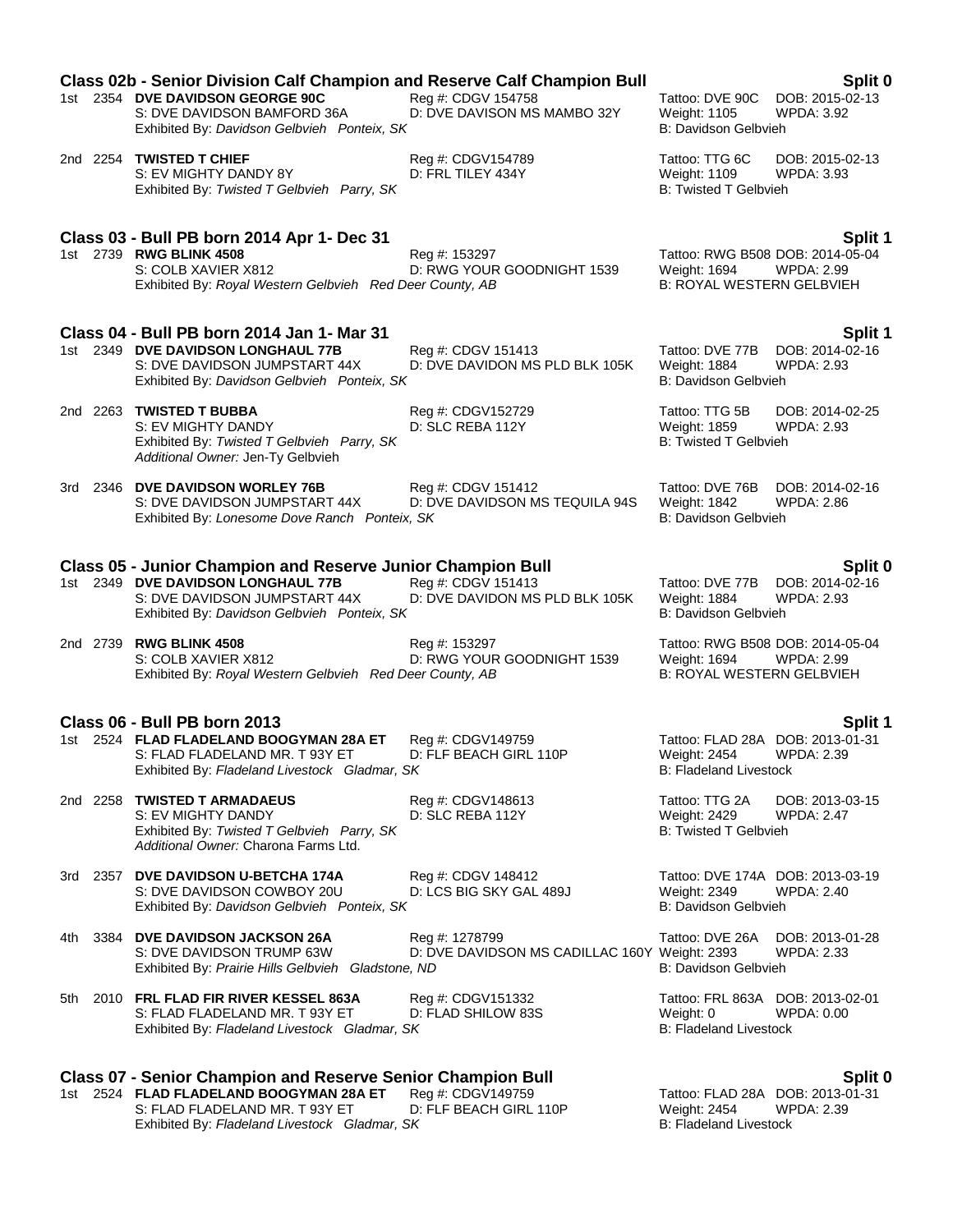|     |          | 2nd 2258 TWISTED T ARMADAEUS<br>S: EV MIGHTY DANDY<br>Exhibited By: Twisted T Gelbvieh Parry, SK<br>Additional Owner: Charona Farms Ltd.                                               | Reg #: CDGV148613<br>D: SLC REBA 112Y                | Tattoo: TTG 2A<br>Weight: 2429<br><b>B: Twisted T Gelbvieh</b>         | DOB: 2013-03-15<br><b>WPDA: 2.47</b>                             |
|-----|----------|----------------------------------------------------------------------------------------------------------------------------------------------------------------------------------------|------------------------------------------------------|------------------------------------------------------------------------|------------------------------------------------------------------|
|     |          | <b>Class 08 - Grand Champion and Reserve Grand Champion Bull</b><br>1st 2349 DVE DAVIDSON LONGHAUL 77B<br>S: DVE DAVIDSON JUMPSTART 44X<br>Exhibited By: Davidson Gelbvieh Ponteix, SK | Reg #: CDGV 151413<br>D: DVE DAVIDON MS PLD BLK 105K | Tattoo: DVE 77B<br>Weight: 1884<br>B: Davidson Gelbvieh                | Split 0<br>DOB: 2014-02-16<br><b>WPDA: 2.93</b>                  |
|     |          | 2nd 2524 FLAD FLADELAND BOOGYMAN 28A ET<br>S: FLAD FLADELAND MR. T 93Y ET<br>Exhibited By: Fladeland Livestock Gladmar, SK                                                             | Reg #: CDGV149759<br>D: FLF BEACH GIRL 110P          | <b>Weight: 2454</b><br><b>B: Fladeland Livestock</b>                   | Tattoo: FLAD 28A DOB: 2013-01-31<br><b>WPDA: 2.39</b>            |
|     |          | Class 09 - Female PB born 2014 Apr 1- Dec 31<br>1st 3624 MGF LADY BUG 119B<br>S: ZTM MCCOY 301P WRANGLER 107W<br>Exhibited By: Maple Grove Gelbvieh Narcisse, MB                       | Reg #: CDGV153747<br>D: VCR PLD VALE MOLLY 7M        | Weight: 1672<br><b>B: MAPLE GROVE GELBVIEH</b>                         | Split 1<br>Tattoo: MGF 119B DOB: 2014-04-06<br><b>WPDA: 2.81</b> |
|     |          | Class 10 - Female PB born 2014 Jan 1- Mar 31<br>1st 2160 SA BIRCH'S WRUFFLE 2B<br>S: ATC GOLD STAR POLLED 5D<br>Exhibited By: Twin Bridge Farms Lomond, AB                             | Reg #: CDGV151991<br>D: SA BIRCH'S WUFFLE 59Z        | Tattoo: SA 2B<br>Weight: 1596<br>B: Twin Bridge Farms                  | Split 1<br>DOB: 2014-01-16<br><b>WPDA: 2.36</b>                  |
|     |          | 2nd 2530 FLADELAND BOTTOMSUP 23B<br>S: RID R COLLATERAL 2R<br>Exhibited By: Fladeland Livestock Gladmar, SK<br>Additional Owner: DEL & TAMMY WYATT                                     | Reg #: CDGV153439<br>D: FLAD SHANIA 45S              | <b>Weight: 1411</b><br><b>B: FLADELAND LIVESTOCK</b>                   | Tattoo: FLAD23B DOB: 2014-01-23<br><b>WPDA: 2.11</b>             |
|     |          | 3rd 2353 DVE DAVIDSON MS NAVAHO 26B<br>S: DDGR NAVAHO 188X<br>Exhibited By: Davidson Gelbvieh Ponteix, SK                                                                              | Reg #: CDGV 151261<br>D: DVE DAVIDSON MS DAKOTA 96X  | Tattoo: DVE 26B<br><b>Weight: 1708</b><br>B: Davidson Gelbvieh         | DOB: 2014-02-06<br><b>WPDA: 2.61</b>                             |
|     | 4th 2253 | <b>TWISTED T BELIEVE</b><br>S: EV MIGHTY DANDY 8Y<br>Exhibited By: Twisted T Gelbvieh Parry, SK                                                                                        | Reg #: CDGV152725<br>D: ZTM MCCOY 301P IMAGINE 32Y   | Tattoo: TTG 49B<br><b>Weight: 1335</b><br><b>B: Twisted T Gelbvieh</b> | DOB: 2014-02-14<br>WPDA: 2.07                                    |
|     |          | 5th 2262 TWISTED T BLING<br>S: EV MIGHTY DANDY 8Y<br>Exhibited By: Twisted T Gelbvieh Parry, SK<br>Additional Owner: Harland Ranching Ltd.                                             | Reg #: CDGV152730<br>D: FRL QUEENIE 409Y             | Tattoo: TTG 53B<br>Weight: 1566<br><b>B: Twisted T Gelbvieh</b>        | DOB: 2014-03-02<br><b>WPDA: 2.49</b>                             |
|     | 6th 3224 | <b>OSF FANCY 2B</b><br>S: OSF BRETT FAVRE 14Z<br>Exhibited By: Overby Stock Farm Ste. Rose du Lac, MB                                                                                  | Reg #: APPLIED<br>D: OSF SUIT UR FANCY 7Z            | Tattoo: OSF 2B<br>Weight: 1469<br>B: Overby Stock Farm                 | DOB: 2014-03-30<br><b>WPDA: 2.44</b>                             |
| 7th |          | 3220 OSF ANITA 101B ET<br>S: SLC MASTERPLAN 512T<br>Exhibited By: Overby Stock Farm Ste. Rose du Lac, MB<br>Additional Owner: Merv Tuplin                                              | Reg #: APPLIED<br>D: SLC ANITA 122R                  | <b>Weight: 1383</b><br>B: Overby Stock Farm                            | Tattoo: OSF 101B DOB: 2014-03-12<br><b>WPDA: 2.23</b>            |
| 8th |          | 2153 FLAD FLADELAND BERRY 122B<br>S: RWG FIRE & ICE 1604<br>Exhibited By: Twin Bridge Farms Lomond, AB<br>Additional Owner: City View Simmentals<br>Additional Owner: Rosso Charolais  | Reg #: CDGV153429<br>D: FLAD EVANEXCENCE 35X         | Weight: 1476<br><b>B: Fladeland Livestock</b>                          | Tattoo: FLAD 122B DOB: 2014-02-27<br>WPDA: 2.33                  |
| 9th |          | 3503 TIP MISS POCAHONTAS 161B<br>S: DAVIDSON MAJOR 164Y<br>Exhibited By: Thackeray Gelbvieh Farms Weyburn, SK                                                                          | Reg #: 153834<br>D: MISS POCAHAUNTIS 148W            | Tattoo: TIP 161B<br>Weight: 1348<br>B: Thackeray Land and Cattle       | DOB: 2014-03-17<br>WPDA: 2.19                                    |
|     |          | <b>Class 11 - Junior Champion and Reserve Junior Champion Female</b><br>1st 2160 SA BIRCH'S WRUFFLE 2B<br>S: ATC GOLD STAR POLLED 5D                                                   | Reg #: CDGV151991<br>D: SA BIRCH'S WUFFLE 59Z        | Tattoo: SA 2B<br>Weight: 1596                                          | Split 0<br>DOB: 2014-01-16<br><b>WPDA: 2.36</b>                  |

Exhibited By: *Twin Bridge Farms Lomond, AB* B: Twin Bridge Farms And Bigge Farms and Bigge Farms and Bigge Farms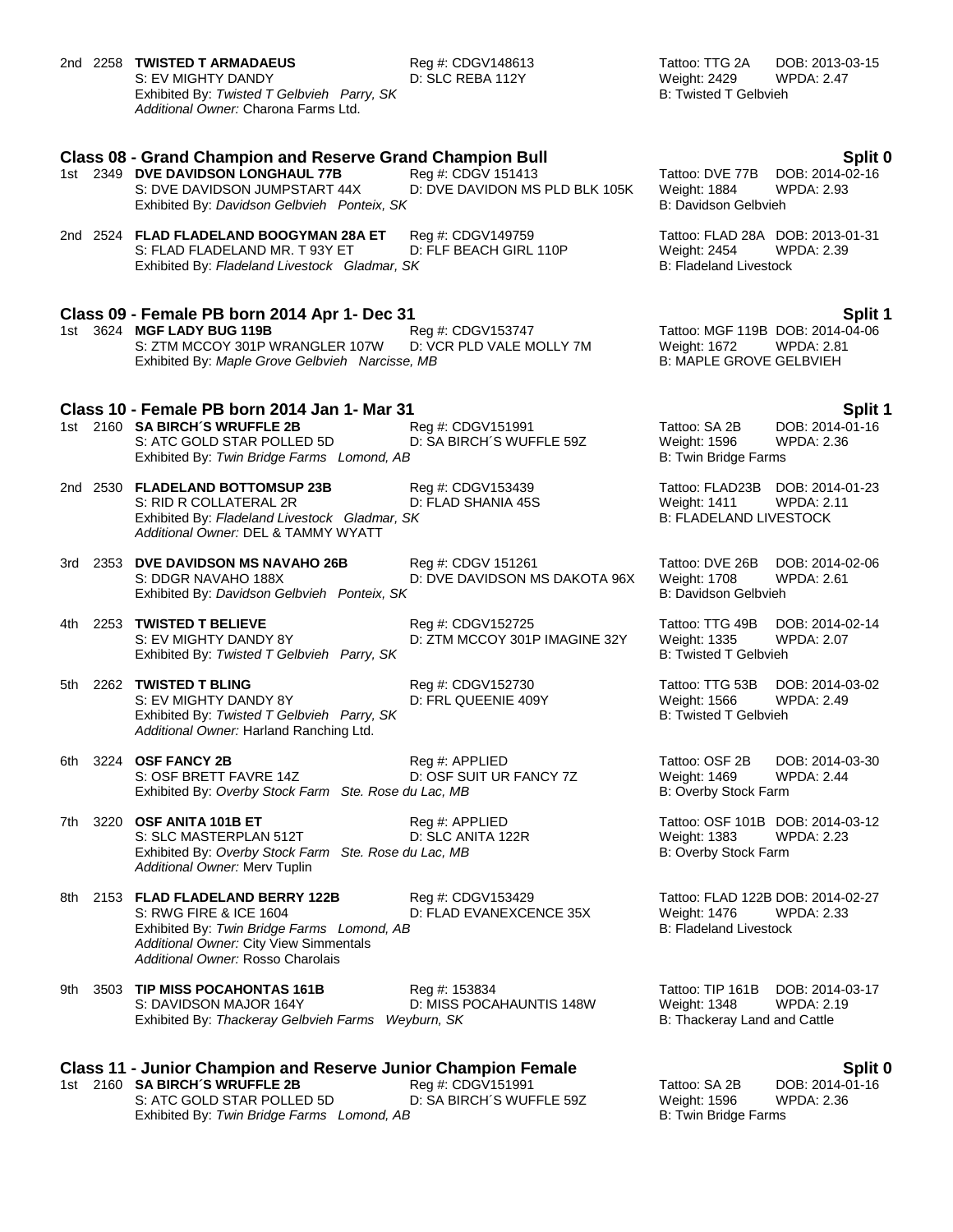|       |          | 2nd 2530 FLADELAND BOTTOMSUP 23B<br>S: RID R COLLATERAL 2R<br>Exhibited By: Fladeland Livestock Gladmar, SK<br>Additional Owner: DEL & TAMMY WYATT | Reg #: CDGV153439<br>D: FLAD SHANIA 45S            | Weight: 1411<br><b>B: FLADELAND LIVESTOCK</b> | Tattoo: FLAD23B DOB: 2014-01-23<br><b>WPDA: 2.11</b>     |
|-------|----------|----------------------------------------------------------------------------------------------------------------------------------------------------|----------------------------------------------------|-----------------------------------------------|----------------------------------------------------------|
|       |          | Class 12 Female PB (with 2015 tattooed calf) born in 2013                                                                                          |                                                    |                                               | Split 1                                                  |
|       | 1st 2257 | <b>TWISTED T ATHENA</b>                                                                                                                            | Reg #: CDGV148612                                  | Tattoo: TTG 13A                               | DOB: 2013-02-20                                          |
|       |          | S: EV MIGHTY DANDY 8Y<br>Calf at Side: TWISTED T CASH FLOW                                                                                         | D: FRL TILEY 434Y<br>Reg #: CDGV154798             | Weight: 1962<br>Tattoo: TTG 10C               | DOB: 2015-02-18                                          |
|       |          | S: RUP YUKON 301P                                                                                                                                  | Sex: M                                             | Weight: 1028                                  | WPDA: 0.00                                               |
|       |          | Exhibited By: Twisted T Gelbvieh Parry, SK<br>Additional Owner: Daryl and Karen Chubb                                                              |                                                    | <b>B: Twisted T Gelbvieh</b>                  |                                                          |
|       | 2nd 3626 | <b>MGF MISS X-RATED 29A</b>                                                                                                                        |                                                    | Tattoo: MGF 29A                               | DOB: 2013-03-10                                          |
|       |          | S: MGF X-RATED 124X                                                                                                                                | Reg #: CDGV150123<br>D: MGF MISS INTUITION 103N ET | Weight: 1559                                  |                                                          |
|       |          | Calf at Side: MGF COVERGIRL 6C                                                                                                                     | Reg #: CDGV157375                                  | Tattoo: MGF 6C                                | DOB: 2015-03-03                                          |
|       |          | S: MGF ROCKY 39Y                                                                                                                                   | Sex: F                                             | Weight: 837                                   | WPDA: 0.00                                               |
|       |          | Exhibited By: Maple Grove Gelbvieh Narcisse, MB                                                                                                    |                                                    | <b>B: MSAPLE GROVE GELBVIEH</b>               |                                                          |
| 3rd - | 3410     | <b>RPS ATHENA 4A</b>                                                                                                                               | Reg #: CDGV150742                                  | Tattoo: RPS 4A                                | DOB: 2013-01-20                                          |
|       |          | S: RPS RXQUISITE 15X<br><b>Calf at Side: CHAIN REACTION</b>                                                                                        | D: RPS YVETTE 155Y<br>Reg #: APPLIED               | Weight: 1410<br>Tattoo: RPS 1C                | DOB: 2015-01-14                                          |
|       |          | S: BLB AXIAL 6A                                                                                                                                    | Sex: M                                             | Weight: 918                                   | WPDA: 0.00                                               |
|       |          | Exhibited By: RPS Gelbvieh Medstead, SK                                                                                                            |                                                    | B: Raymond and Pauline Sommerfeld             |                                                          |
|       |          | Additional Owner: Ryan and Michelle Sommerfeld                                                                                                     |                                                    |                                               |                                                          |
|       | 2523     | <b>FLADELAND AGENDA 13A</b>                                                                                                                        | Reg #: CDGV149821                                  | Tattoo: FLAD 13A                              | DOB: 2013-01-27                                          |
|       |          | S: FLAD XLT 16X                                                                                                                                    | D: FLAD MISS UNIVERSE 163U                         | Weight: 0                                     |                                                          |
|       |          | Calf at Side: FLADELAND VIPER 18C                                                                                                                  | Reg #: CDGV157182<br>Sex: M                        | Tattoo: FLAD18C                               | DOB: 2015-01-17                                          |
|       |          | S: FLADELAND BOOTLEGGER 21A<br>Exhibited By: Fladeland Livestock Gladmar, SK                                                                       |                                                    | Weight: 0<br><b>B: FLADELAND LIVESTOCK</b>    | WPDA: 0.00                                               |
|       |          |                                                                                                                                                    |                                                    |                                               |                                                          |
|       | 1st 2348 | Class 13 Female PB (with 2015 tattooed calf) born in 2012 or earlier<br>DVE DAVIDSON MS NAVAHO 32Y                                                 | Reg #: CDGV 141522                                 | Tattoo: DVE 32Y                               | Split 1<br>DOB: 2011-02-08                               |
|       |          | S: DRT MAMBO 32T                                                                                                                                   | D: LCS BIG SKY GAL 489J                            | <b>Weight: 1911</b>                           |                                                          |
|       |          | Calf at Side: DVE DAVIDSON GEORGE Reg #: CDGV 154758<br>90C                                                                                        |                                                    | Tattoo: DVE 90C                               | DOB: 2015-02-13                                          |
|       |          | S: DVE DAVIDSON BAMFORD 36A                                                                                                                        | Sex: M                                             | Weight: 1105                                  | WPDA: 0.00                                               |
|       |          | Exhibited By: Davidson Gelbvieh Ponteix, SK                                                                                                        |                                                    | B: Davidson Gelbvieh                          |                                                          |
|       | 2nd 2156 | <b>SA BIRCH'S GAYLE 48Z</b>                                                                                                                        | Reg #: CDGV144817                                  | Tattoo: SA 48Z                                | DOB: 2012-02-06                                          |
|       |          | S: DRJ FULL EXPOSURE 013N                                                                                                                          | D: SA BIRCH'S GAYLE 32N                            | Weight: 1729                                  |                                                          |
|       |          | Calf at Side: GAB BIRCH'S GAYLE<br>127C                                                                                                            | Reg #: cdgv156937                                  | Tattoo: GAB 127C                              | DOB: 2015-03-02                                          |
|       |          | S: SA BIRCH'S MARSHALL 178A                                                                                                                        | Sex: F                                             | Weight: 938                                   | WPDA: 0.00                                               |
|       |          | Exhibited By: Twin Bridge Farms Lomond, AB                                                                                                         |                                                    | <b>B: Twin Bridge Farms</b>                   |                                                          |
| 3rd   | 2528     | TIP MISS ANGELA 93W                                                                                                                                | Reg #: CDGV135481                                  | Tattoo: TIP 93W                               | DOB: 2009-02-24                                          |
|       |          | S: VCR T-BONE 14T                                                                                                                                  | D: TIP MISS ANGELA 23S                             | Weight: 1558                                  |                                                          |
|       |          | Calf at Side: FLADELAND CALL GIRL<br>105C                                                                                                          | Reg #: CDGV157190                                  | Tattoo: FLAD 105C                             | DOB: 2015-02-15                                          |
|       |          | S: FLADELAND BOOGYMAN 28A ET                                                                                                                       | Sex: F                                             | Weight: 938                                   | WPDA: 0.00                                               |
|       |          | Exhibited By: Fladeland Livestock Gladmar, SK                                                                                                      |                                                    | <b>B: FLADELAND LIVESTOCK</b>                 |                                                          |
| 4th.  | 2738     | <b>RWG YOUR GOODNIGHT 1539</b>                                                                                                                     | Reg #: 143112                                      | Tattoo: RWG Y539                              | DOB: 2011-05-30                                          |
|       |          | S: RWG TEXAS WORTH 9223                                                                                                                            | D: ULL TWILIGHT 5T ET                              | Weight: 1488                                  |                                                          |
|       |          | Calf at Side: RWG GOODNIGHT CLASS Reg #: 156540<br>5516                                                                                            |                                                    | Tattoo: RWG C516 DOB: 2015-05-22              |                                                          |
|       |          | S: BEAS 2806Z                                                                                                                                      | Sex: F                                             | Weight: 702                                   | WPDA: 0.00                                               |
|       |          | Exhibited By: Royal Western Gelbvieh Red Deer County, AB                                                                                           |                                                    | B: ROYAL WESTERN GELBVIEH                     |                                                          |
| 5th   | 3623     | <b>BMGF WRANGLER LEGACY 94Y</b>                                                                                                                    | Reg #: CDGV143018                                  | Tattoo: BMGF 94Y                              | DOB: 2011-03-31                                          |
|       |          | S: ZTM MCCOY 301P WRANGLER 107WD: MGF MISS LEGACY 5L ET                                                                                            |                                                    | Weight: 1686                                  |                                                          |
|       |          | Calf at Side: BMGF CHELADA 74C                                                                                                                     | Reg #: CDGV157374                                  | Tattoo: BMGF 74C                              | DOB: 2015-03-20                                          |
|       |          | S: MGF RIG ROCKER 79U<br>Exhibited By: Maple Grove Gelbvieh Narcisse, MB                                                                           | Sex: M                                             | Weight: 983                                   | WPDA: 0.00<br><b>B: MAPLE GROVE GELBVIEH &amp; BLUFF</b> |
|       |          |                                                                                                                                                    |                                                    | ISLAND                                        |                                                          |
|       |          |                                                                                                                                                    |                                                    |                                               |                                                          |

*Additional Owner:* BLUFF ISLAND STOCK FARMS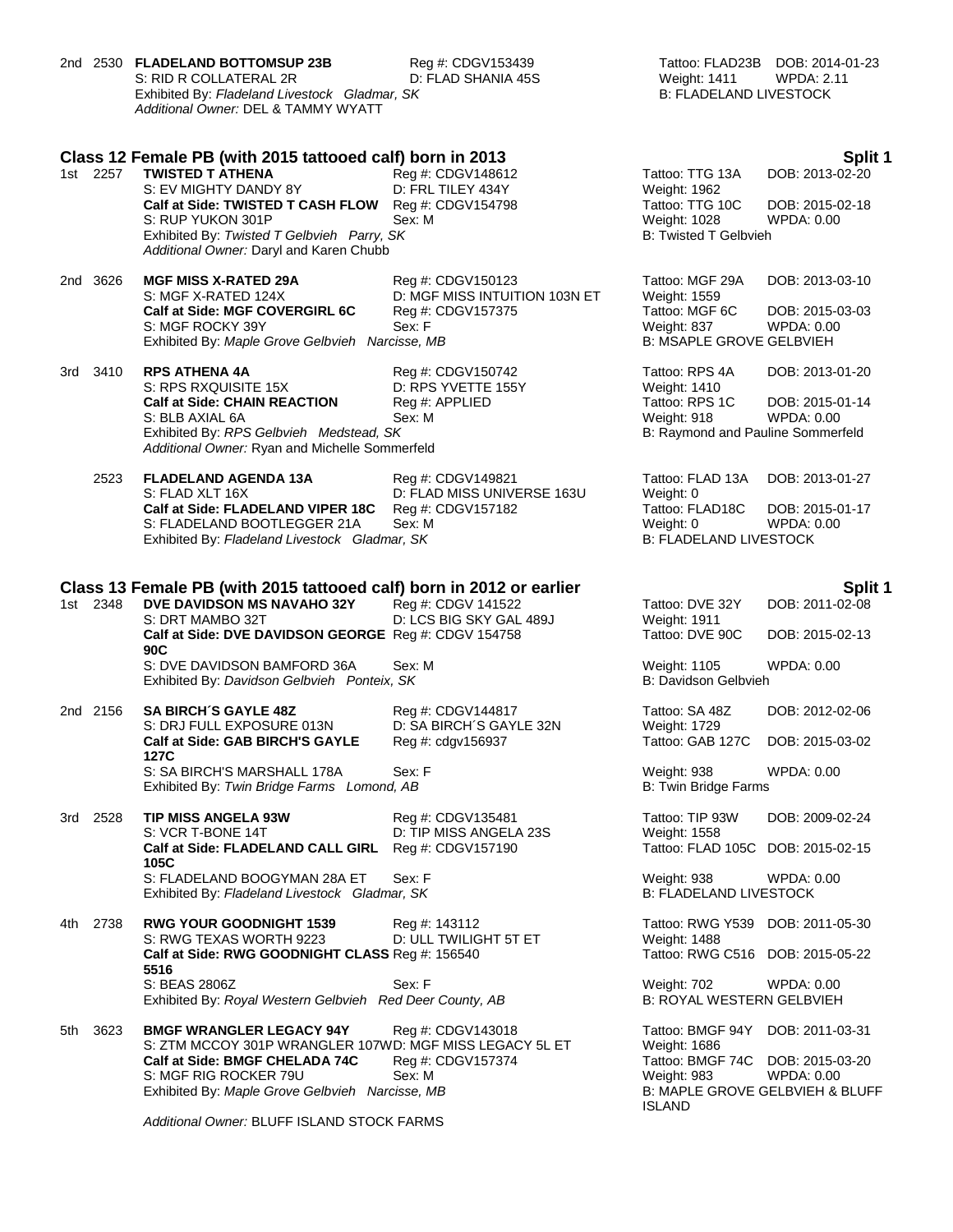| 6th. | 3508     | <b>TIP MISSLULLABY 43U</b><br>S: PACESETTER 23P<br>Calf at Side: TIP CYANN 32C<br>S: DAVIDSON MAJOR 164Y<br>Exhibited By: Thackeray Gelbvieh Farms | Reg #: 132834<br>D: VALE'S LULLABY 42R<br>Reg #: Applied<br>Sex: F<br>Weyburn, SK | Tattoo: TIP43U<br>Weight: 1716<br>Tattoo: TIP32C<br><b>Weight: 792</b><br>B: Thackeray Land and Cattle | DOB: 2008-02-16<br>DOB: 2015-02-04<br>WPDA: 0.00      |
|------|----------|----------------------------------------------------------------------------------------------------------------------------------------------------|-----------------------------------------------------------------------------------|--------------------------------------------------------------------------------------------------------|-------------------------------------------------------|
|      | 2535     | <b>FLAD BLACK TIGRESS 57T</b><br>S: RA MCCOY 2J PRECISION 9P<br>Calf at Side: FLADELAND GRINGO                                                     | Reg #: CDGV124581<br>D: FLAD BEACH GIRL 60R<br>Reg #: CDGV157183                  | Tattoo: FLAD 57T<br>Weight: 0<br>Tattoo: FLAD 64C                                                      | DOB: 2007-02-10<br>DOB: 2015-01-31                    |
|      |          | 64C<br>S: SLC REBEL 225Z<br>Exhibited By: Fladeland Livestock Gladmar, SK                                                                          | Sex: M                                                                            | Weight: 1010<br><b>B: FLADELAND LIVESTOCK</b>                                                          | <b>WPDA: 0.00</b>                                     |
|      |          | <b>Class 14 - Senior Champion and Reserve Senior Champion Female</b>                                                                               |                                                                                   |                                                                                                        | Split 0                                               |
|      | 1st 2348 | Exhibited By: Davidson Gelbvieh Ponteix, SK<br><b>DVE DAVIDSON GEORGE 90C</b><br>S: DVE DAVIDSON BAMFORD 36A                                       | Reg #: CDGV 154758<br>D: DVE DAVISON MS MAMBO 32Y                                 | <b>B: Davidson Gelbvieh</b><br>Tattoo: DVE 90C<br>Weight: 1105                                         | DOB: 2015-02-13<br>WPDA: 3.92                         |
|      |          | <b>DVE DAVIDSON MS NAVAHO 32Y</b><br>S: DRT MAMBO 32T                                                                                              | Reg #: CDGV 141522<br>D: LCS BIG SKY GAL 489J                                     | Tattoo: DVE 32Y<br><b>Weight: 1911</b>                                                                 | DOB: 2011-02-08<br><b>WPDA: 1.09</b>                  |
|      | 2nd 2156 | Exhibited By: Twin Bridge Farms Lomond, AB<br><b>GAB BIRCH'S GAYLE 127C</b><br>S: SA BIRCH'S MARSHALL 178A<br>Additional Owner: GAIL BIRCH         | Reg #: CDGV156937<br>D: SA BIRCH'S GAYLE 48Z                                      | <b>B: Twin Bridge Farms</b><br>Tattoo: GAB 127C<br>Weight: 938                                         | DOB: 2015-03-02<br><b>WPDA: 3.54</b>                  |
|      |          | <b>SA BIRCH'S GAYLE 48Z</b><br>S: DRJ FULL EXPOSURE 013N                                                                                           | Reg #: CDGV144817<br>D: SA BIRCH'S GAYLE 32N                                      | Tattoo: SA 48Z<br>Weight: 1729                                                                         | DOB: 2012-02-06<br><b>WPDA: 1.25</b>                  |
|      |          | Class 15 - Female PB born 2015                                                                                                                     |                                                                                   |                                                                                                        | Split 1                                               |
|      |          | 1st 3505 TIP CINNAMON 73C<br>S: DAVIDSON MAJOR 164Y<br>Exhibited By: Thackeray Gelbvieh Farms Weyburn, SK                                          | Reg #: APPLIED<br>D: UNIQUE JEANETTE 14U                                          | Tattoo: TIP 73C<br>Weight: 941<br>B: Thackeray land and cattle                                         | DOB: 2015-02-18<br><b>WPDA: 3.40</b>                  |
|      |          | 2nd 3387 PHG COUNTESS C71<br>S: DTKF EMOTIONS SUCKER PUNCH<br>Exhibited By: Prairie Hills Gelbvieh Gladstone, ND                                   | Reg #: 1322852<br>D: CVV MISS 92W ET                                              | Tattoo: PHG C71<br>Weight: 796<br>B: Prairie Hills Gelbvieh                                            | DOB: 2015-03-10<br><b>WPDA: 3.10</b>                  |
|      | 2nd 2261 | <b>TWISTED T CHIA</b><br>S: EV MIGHTY DANDY 8Y<br>Exhibited By: Twisted T Gelbvieh Parry, SK                                                       | Reg #: CDGV154797<br>D: EV MISS HUM 23Z                                           | Tattoo: TTG 74C<br>Weight: 763<br>B: Twisted T Gelbvieh                                                | DOB: 2015-02-17<br><b>WPDA: 2.74</b>                  |
|      |          | 3rd 2159 GAB BIRCH'S GAYLE 127C<br>S: SA BIRCH'S MARSHALL 178A<br>Exhibited By: Twin Bridge Farms Lomond, AB<br>Additional Owner: GAIL BIRCH       | Reg #: CDGV156937<br>D: SA BIRCH'S GAYLE 48Z                                      | Weight: 938<br>B: Twin Bridge Farms                                                                    | Tattoo: GAB 127C DOB: 2015-03-02<br><b>WPDA: 3.54</b> |
| 4th  | 3391     | PHG ROSIE C58<br>S: RWG YIKES 1512<br>Exhibited By: Prairie Hills Gelbvieh Gladstone, ND                                                           | Reg #: 1323091<br>D: PHG MISS PAYDAY Y03                                          | Weight: 700<br>B: Prairie Hills Gelbvieh                                                               | Tattoo: PHG C58 DOB: 2015-03-07<br><b>WPDA: 2.69</b>  |
|      |          | 5th 2733 RWG GOODNIGHT CLASS 5516<br>S: BEAS 2806Z<br>Exhibited By: Royal Western Gelbvieh Red Deer County, AB                                     | Reg #: 156540<br>D: RWG YOUR GOODNIGHT 1539                                       | Weight: 702<br><b>B: ROYAL WESTERN GELBVIEH</b>                                                        | Tattoo: RWG C516 DOB: 2015-05-22<br>WPDA: 3.82        |
| 6th  |          | 3221 OSF REBELLO 4C<br>S: OSF BRETT FAVRE 14Z<br>Exhibited By: Overby Stock Farm Ste. Rose du Lac, MB                                              | Reg #: APPLIED<br>D: SLC REBELLO 74W                                              | Tattoo: OSF 4C<br>Weight: 749<br>B: Overby Stock Farm                                                  | DOB: 2015-03-30<br><b>WPDA: 3.16</b>                  |
| 7th  |          | 3625 MGF X-RATED SAMI 62C<br>S: MGF X-RATED 124X<br>Exhibited By: Maple Grove Gelbvieh Narcisse, MB                                                | Reg #: CDGV157376<br>D: MGF MISSION. LS SAMI 70T                                  | Weight: 798<br><b>B: MAPLE GROVE GELBVIEH</b>                                                          | Tattoo: MGF 62C DOB: 2015-03-18<br>WPDA: 3.20         |
|      |          | 3628 MGF COVERGIRL 6C<br>S: MGF ROCKY 39Y<br>Exhibited By: Maple Grove Gelbvieh Narcisse, MB                                                       | Reg #: CDGV157375<br>D: MGF MISS X-RATED 29A                                      | Tattoo: MGF 6C<br>Weight: 837<br><b>B: MAPLE GROVE GELBVIEH</b>                                        | DOB: 2015-03-03<br><b>WPDA: 3.17</b>                  |
|      |          |                                                                                                                                                    |                                                                                   |                                                                                                        |                                                       |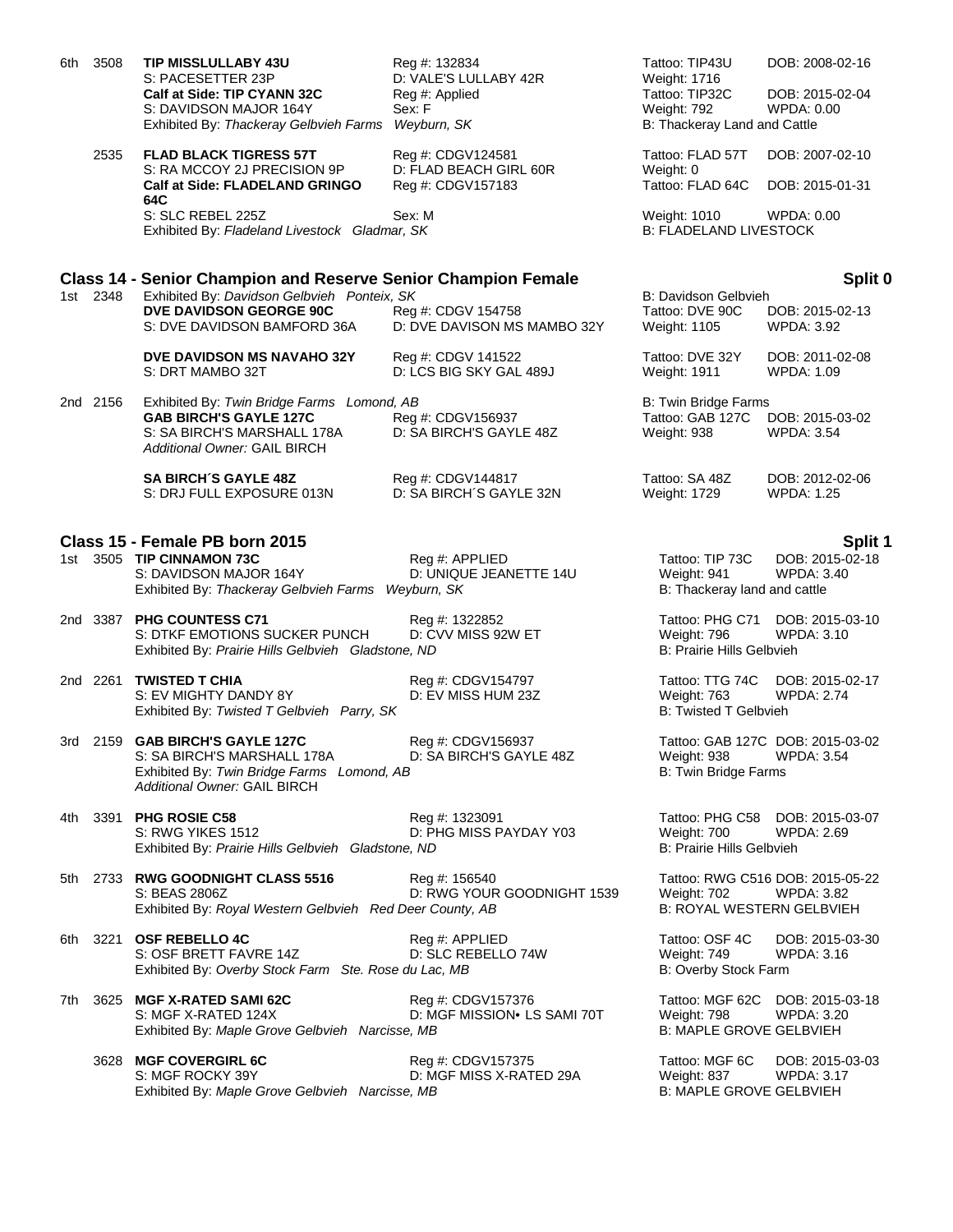|       |               | Class 15 - Female PB born 2015<br>1st 2522 FLADELAND CALL GIRL 105C<br>S: FLADELAND BOOGYMAN 28A ET<br>Exhibited By: Fladeland Livestock Gladmar, SK                               | Reg #: CDGV157190<br>D: TIP MISS ANGELA 93W              | Weight: 938<br><b>B: FLADELAND LIVESTOCK</b>                   | Split 2<br>Tattoo: FLAD 105C DOB: 2015-02-15<br><b>WPDA: 3.35</b> |
|-------|---------------|------------------------------------------------------------------------------------------------------------------------------------------------------------------------------------|----------------------------------------------------------|----------------------------------------------------------------|-------------------------------------------------------------------|
|       |               | 2nd 2345 DRT LONESOME CARNATION 48C<br>S: DRT LONESOME HALL OF FAME 38X                                                                                                            | Reg #: CDGV 155447<br>D: DRT LONESOME MEADOWLARK<br>113Y | Tattoo: DRT 48C<br>Weight: 890                                 | DOB: 2015-02-05<br>WPDA: 3.07                                     |
|       |               | Exhibited By: Lonesome Dove Ranch Ponteix, SK                                                                                                                                      |                                                          | B: Lonesome Dove Ranch                                         |                                                                   |
|       |               | 3rd 2527 FLADELAND MARTINI 34C<br>S: FLADELAND BOOTLEGGER 21A<br>Exhibited By: Fladeland Livestock Gladmar, SK                                                                     | Reg #: CDGV157188<br>D: FLADELAND HOTWIRE 35Y            | Weight: 943<br><b>B: FLADELAND LIVESTOCK</b>                   | Tattoo: FLAD 34C DOB: 2015-01-21<br>WPDA: 3.09                    |
| 4th l |               | 2352 DVE DAVIDSON MS NAVAHO 107C<br>S: DDGR NAVAHO 188X<br>Exhibited By: Davidson Gelbvieh Ponteix, SK                                                                             | Reg #: CDGV 154774<br>D: DVE DAVIDSON MS 77Y             | Weight: 853<br>B: Davidson Gelbvieh                            | Tattoo: DVE 107C DOB: 2015-02-16<br>WPDA: 3.06                    |
|       |               | 5th 2356 DVE DAVIDSON JENNY 65C<br>S: DVE DAVIDSON JENNINGS 21A<br>Exhibited By: Davidson Gelbvieh Ponteix, SK                                                                     | Reg #: CDGV 154674<br>D: DVE DAVIDSON MS REMI 83X        | Tattoo: DVE 65C<br>Weight: 873<br>B: Davidson Gelbvieh         | DOB: 2015-02-10<br>WPDA: 3.06                                     |
| 6th   |               | 2163 AWB BIRCH'S TAMMY 1C<br>S: FRL FIR RIVER EXPOSURE 8U ET<br>Exhibited By: Twin Bridge Farms Lomond, AB                                                                         | Reg #: CDGV155838<br>D: AWB BIRCH'S JULIE 57A            | Tattoo: AWB 1C<br>Weight: 994<br><b>B: Twin Bridge Farms</b>   | DOB: 2015-01-17<br>WPDA: 3.22                                     |
|       |               | 7th 2534 FLADELAND CELINE 26C<br>S: FLADELAND BOURBON 31X<br>Exhibited By: Fladeland Livestock Gladmar, SK                                                                         | Reg #: CDGV157267<br>D: FLADELAND ALASKA 153A            | Weight: 796<br><b>B: FLADELAND LIVESTOCK</b>                   | Tattoo: FLAD 26C DOB: 2015-01-20<br><b>WPDA: 2.60</b>             |
| 8th   |               | 3665 JSJ CATCHY 2C<br>S: WGG JUST GET-N-GO 90J<br>Exhibited By: JSJ Livestock Hartney, MB                                                                                          | Reg #: CDGV157588<br>D: JSJ ADRIANA                      | Tattoo: JSJ 2C<br>Weight: 806<br>B: JSJ Gelbvieh               | DOB: 2015-01-27<br>WPDA: 2.70                                     |
| 9th   |               | 3502 TIP CYANN 32C<br>S: DAVIDSON MAJOR 164Y<br>Exhibited By: Thackeray Gelbvieh Farms Weyburn, SK                                                                                 | Reg #: APPLIED<br>D: TIP MISS LULLABY 43U                | Tattoo: TIP32C<br>Weight: 792<br>B: Thackeray Land and Cattle  | DOB: 2015-02-04<br><b>WPDA: 2.72</b>                              |
|       |               | Class 16a - Junior Division Calf Champion and Reserve Calf Champion                                                                                                                |                                                          |                                                                | Split 0                                                           |
|       | <b>Female</b> |                                                                                                                                                                                    |                                                          |                                                                |                                                                   |
|       |               | 1st 3505 TIP CINNAMON 73C<br>S: DAVIDSON MAJOR 164Y<br>Exhibited By: Thackeray Gelbvieh Farms Weyburn, SK                                                                          | Reg #: APPLIED<br>D: UNIQUE JEANETTE 14U                 | Tattoo: TIP 73C<br>Weight: 941<br>B: Thackeray land and cattle | DOB: 2015-02-18<br><b>WPDA: 3.40</b>                              |
|       |               | 2nd 3387 PHG COUNTESS C71<br>S: DTKF EMOTIONS SUCKER PUNCH<br>Exhibited By: Prairie Hills Gelbvieh Gladstone, ND                                                                   | Reg #: 1322852<br>D: CVV MISS 92W ET                     | Weight: 796<br>B: Prairie Hills Gelbvieh                       | Tattoo: PHG C71 DOB: 2015-03-10<br>WPDA: 3.10                     |
|       |               | <b>Class 16b - Senior Division Calf Champion and Reserve Calf Champion</b>                                                                                                         |                                                          |                                                                | Split 0                                                           |
|       | <b>Female</b> | 1st 2522 FLADELAND CALL GIRL 105C<br>S: FLADELAND BOOGYMAN 28A ET<br>Exhibited By: Fladeland Livestock Gladmar, SK                                                                 | Reg #: CDGV157190<br>D: TIP MISS ANGELA 93W              | Weight: 938<br><b>B: FLADELAND LIVESTOCK</b>                   | Tattoo: FLAD 105C DOB: 2015-02-15<br>WPDA: 3.35                   |
|       |               | 2nd 2345 DRT LONESOME CARNATION 48C<br>S: DRT LONESOME HALL OF FAME 38X                                                                                                            | Reg #: CDGV 155447<br>D: DRT LONESOME MEADOWLARK         | Tattoo: DRT 48C<br>Weight: 890                                 | DOB: 2015-02-05<br>WPDA: 3.07                                     |
|       |               | Exhibited By: Lonesome Dove Ranch Ponteix, SK                                                                                                                                      | 113Y                                                     | B: Lonesome Dove Ranch                                         |                                                                   |
|       |               |                                                                                                                                                                                    |                                                          |                                                                |                                                                   |
|       | 1st 2348      | <b>Class 17 - Grand Champion and Reserve Grand Champion Female</b><br>Exhibited By: Davidson Gelbvieh Ponteix, SK<br><b>DVE DAVIDSON GEORGE 90C</b><br>S: DVE DAVIDSON BAMFORD 36A | Reg #: CDGV 154758<br>D: DVE DAVISON MS MAMBO 32Y        | B: Davidson Gelbvieh<br>Tattoo: DVE 90C<br>Weight: 1105        | Split 0<br>DOB: 2015-02-13<br>WPDA: 3.92                          |
|       |               | DVE DAVIDSON MS NAVAHO 32Y<br>S: DRT MAMBO 32T                                                                                                                                     | Reg #: CDGV 141522<br>D: LCS BIG SKY GAL 489J            | Tattoo: DVE 32Y<br>Weight: 1911                                | DOB: 2011-02-08<br><b>WPDA: 1.09</b>                              |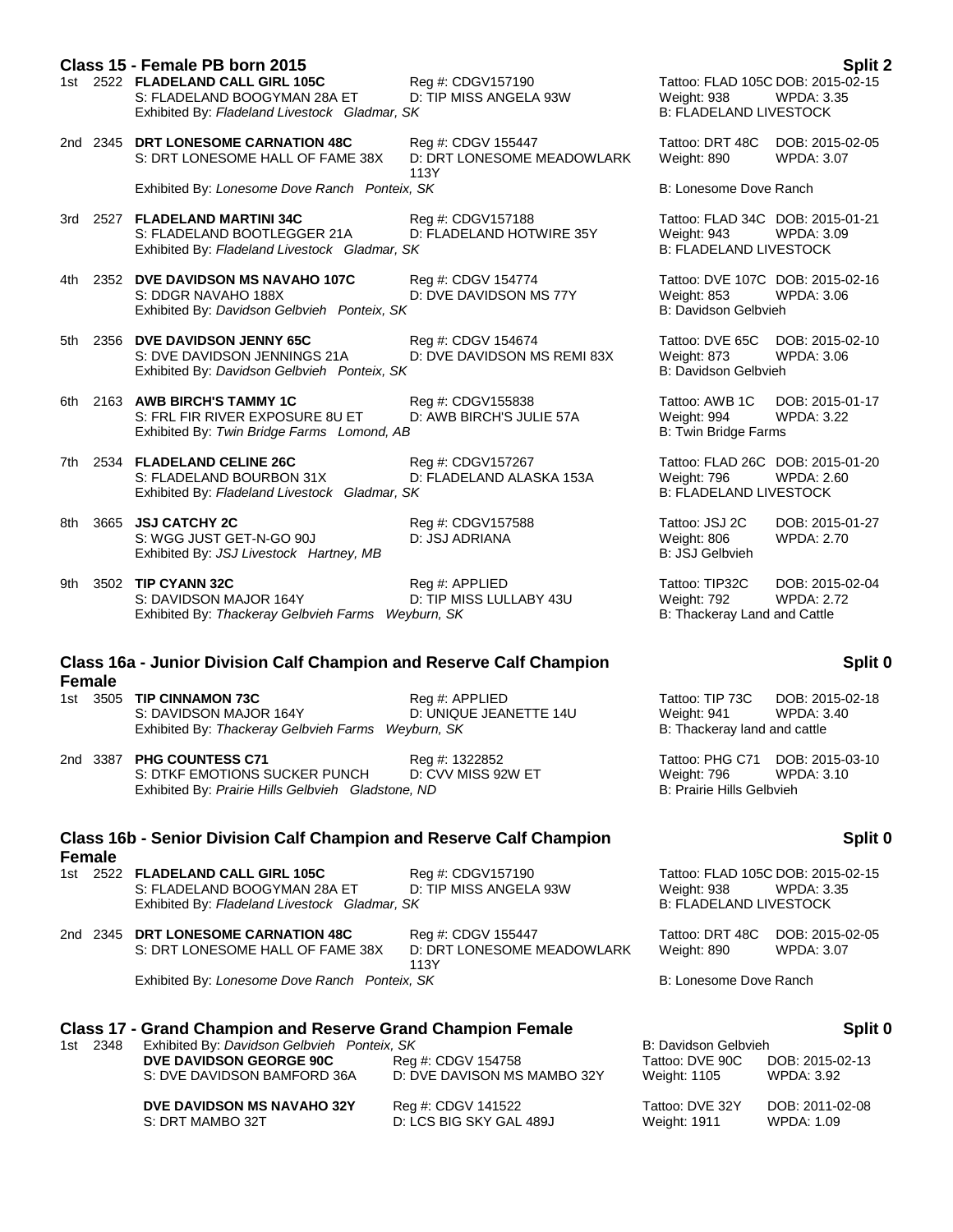|     | 2nd 2156 | Exhibited By: Twin Bridge Farms Lomond, AB<br><b>GAB BIRCH'S GAYLE 127C</b><br>Reg #: CDGV156937<br>D: SA BIRCH'S GAYLE 48Z<br>S: SA BIRCH'S MARSHALL 178A<br>Additional Owner: GAIL BIRCH | B: Twin Bridge Farms<br>Tattoo: GAB 127C<br>Weight: 938 | DOB: 2015-03-02<br><b>WPDA: 3.54</b> |
|-----|----------|--------------------------------------------------------------------------------------------------------------------------------------------------------------------------------------------|---------------------------------------------------------|--------------------------------------|
|     |          | <b>SA BIRCH'S GAYLE 48Z</b><br>Reg #: CDGV144817<br>D: SA BIRCH'S GAYLE 32N<br>S: DRJ FULL EXPOSURE 013N                                                                                   | Tattoo: SA 48Z<br>Weight: 1729                          | DOB: 2012-02-06<br><b>WPDA: 1.25</b> |
|     | 1st 2355 | Class 18 - Progeny of Dam<br>Progeny of Dam<br>Exhibited By: Davidson Gelbvieh Ponteix, SK                                                                                                 |                                                         | Split 1                              |
|     | 2nd 2525 | <b>Progeny of Dam</b><br>Exhibited By: Fladeland Livestock Gladmar, SK                                                                                                                     |                                                         |                                      |
|     | 3rd 2256 | <b>Progeny of Dam</b><br>Exhibited By: Twisted T Gelbvieh Parry, SK                                                                                                                        |                                                         |                                      |
| 4th | 2155     | <b>Progeny of Dam</b><br>Exhibited By: Twin Bridge Farms Lomond, AB                                                                                                                        |                                                         |                                      |
|     | 2532     | <b>Progeny of Dam</b><br>Exhibited By: Fladeland Livestock Gladmar, SK                                                                                                                     |                                                         |                                      |
|     | 2732     | Progeny of Dam<br>Exhibited By: Royal Western Gelbvieh Red Deer County, AB                                                                                                                 |                                                         |                                      |
|     | 1st 2347 | Class 19 - Breeder's Herd<br>Breeder's Herd<br>Exhibited By: Davidson Gelbvieh Ponteix, SK                                                                                                 |                                                         | Split 1                              |
|     | 2nd 2536 | Breeder's Herd<br>Exhibited By: Fladeland Livestock Gladmar, SK                                                                                                                            |                                                         |                                      |
|     | 3rd 2162 | Breeder's Herd<br>Exhibited By: Twin Bridge Farms Lomond, AB                                                                                                                               |                                                         |                                      |
| 4th | 2260     | Breeder's Herd<br>Exhibited By: Twisted T Gelbvieh Parry, SK                                                                                                                               |                                                         |                                      |
|     | 2737     | Breeder's Herd<br>Exhibited By: Royal Western Gelbvieh Red Deer County, AB                                                                                                                 |                                                         |                                      |
|     | 3223     | Breeder's Herd<br>Exhibited By: Overby Stock Farm Ste. Rose du Lac, MB                                                                                                                     |                                                         |                                      |
|     | 3510     | Breeder's Herd<br>Exhibited By: Thackeray Gelbvieh Farms Weyburn, SK                                                                                                                       |                                                         |                                      |
|     | 3622     | Breeder's Herd<br>Exhibited By: Maple Grove Gelbvieh Narcisse, MB                                                                                                                          |                                                         |                                      |
|     | 1st 2265 | <b>Class 20 - Get-of-Sire</b><br>Get-of-Sire<br>Exhibited By: Twisted T Gelbvieh Parry, SK                                                                                                 |                                                         | Split 1                              |
|     | 2nd 2351 | Get-of-Sire<br>Exhibited By: Davidson Gelbvieh Ponteix, SK                                                                                                                                 |                                                         |                                      |
|     | 2529     | Get-of-Sire<br>Exhibited By: Fladeland Livestock Gladmar, SK                                                                                                                               |                                                         |                                      |
|     | 3386     | Get-of-Sire<br>Exhibited By: Prairie Hills Gelbvieh Gladstone, ND                                                                                                                          |                                                         |                                      |
|     |          | Class 21 - Female percentage born 2015                                                                                                                                                     |                                                         |                                      |

**Class 22 - Female percentage born 2014**